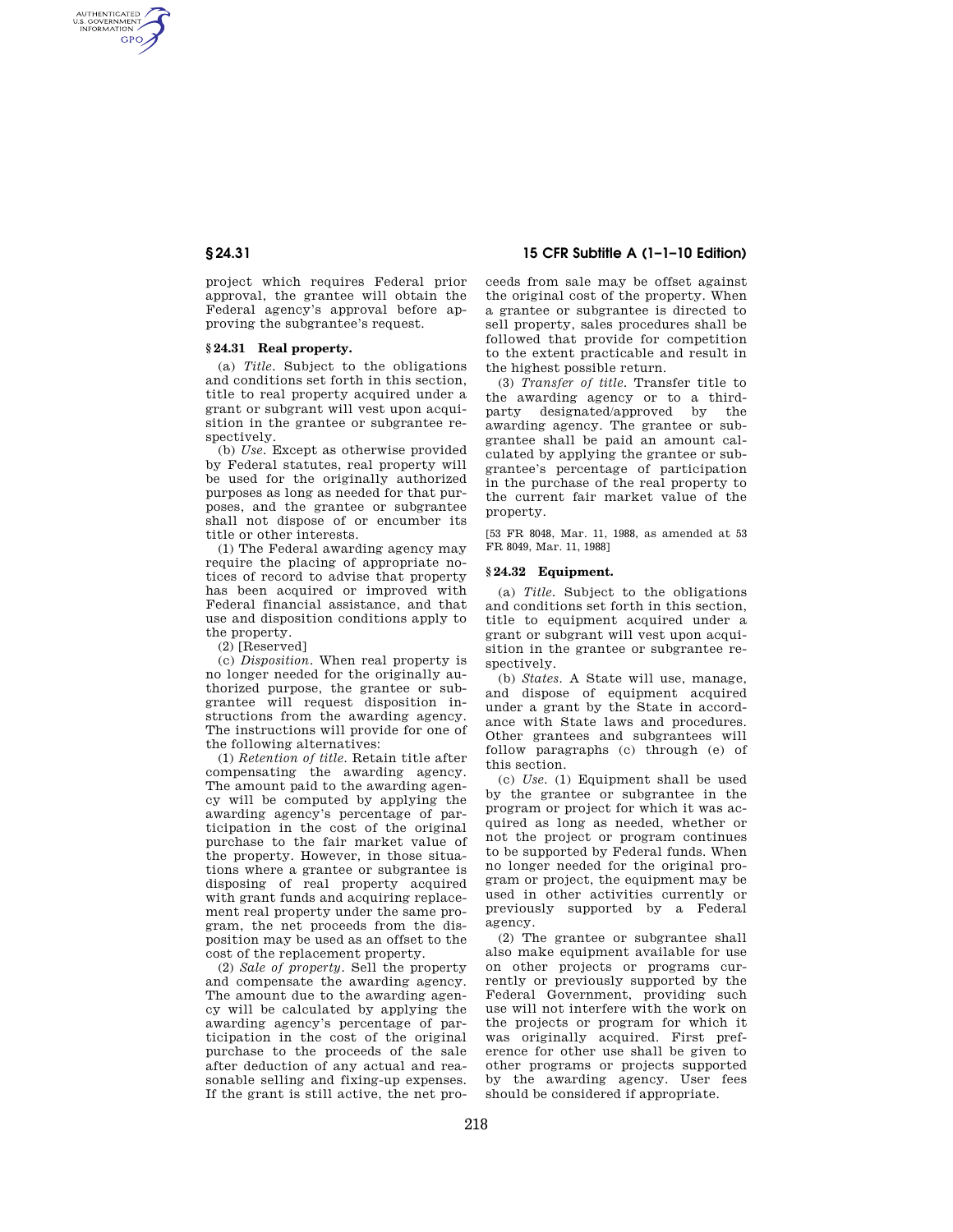## **Office of the Secretary, Commerce § 24.32**

(3) Notwithstanding the encouragement in §24.25(a) to earn program income, the grantee or subgrantee must not use equipment acquired with grant funds to provide services for a fee to compete unfairly with private companies that provide equivalent services, unless specifically permitted or contemplated by Federal statute.

(4) When acquiring replacement equipment, the grantee or subgrantee may use the equipment to be replaced as a trade-in or sell the property and use the proceeds to offset the cost of the replacement property, subject to the approval of the awarding agency.

(d) *Management requirements.* Procedures for managing equipment (including replacement equipment), whether acquired in whole or in part with grant funds, until disposition takes place will, as a minimum, meet the following requirements:

(1) Property records must be maintained that include a description of the property, a serial number or other identification number, the source of property, who holds title, the acquisition date, and cost of the property, percentage of Federal participation in the cost of the property, the location, use and condition of the property, and any ultimate disposition data including the date of disposal and sale price of the property.

(2) A physical inventory of the property must be taken and the results reconciled with the property records at least once every two years.

(3) A control system must be developed to ensure adequate safeguards to prevent loss, damage, or theft of the property. Any loss, damage, or theft shall be investigated.

(4) Adequate maintenance procedures must be developed to keep the property in good condition.

(5) If the grantee or subgrantee is authorized or required to sell the property, proper sales procedures must be established to ensure the highest possible return.

(e) *Disposition.* When original or replacement equipment acquired under a grant or subgrant is no longer needed for the original project or program or for other activities currently or previously supported by a Federal agency, disposition of the equipment will be made as follows:

(1) Items of equipment with a current per-unit fair market value of less than \$5,000 may be retained, sold or otherwise disposed of with no further obligation to the awarding agency.

(2) Items of equipment with a current per unit fair market value in excess of \$5,000 may be retained or sold and the awarding agency shall have a right to an amount calculated by multiplying the current market value or proceeds from sale by the awarding agency's share of the equipment.

(3) In cases where a grantee or subgrantee fails to take appropriate disposition actions, the awarding agency may direct the grantee or subgrantee to take excess and disposition actions.

(f) *Federal equipment.* In the event a grantee or subgrantee is provided federally-owned equipment:

(1) Title will remain vested in the Federal Government.

(2) Grantees or subgrantees will manage the equipment in accordance with Federal agency rules and procedures, and submit an annual inventory listing.

(3) When the equipment is no longer needed, the grantee or subgrantee will request disposition instructions from the Federal agency.

(g) *Right to transfer title.* The Federal awarding agency may reserve the right to transfer title to the Federal Government or a third part named by the awarding agency when such a third party is otherwise eligible under existing statutes. Such transfers shall be subject to the following standards:

(1) The property shall be identified in the grant or otherwise made known to the grantee in writing.

(2) The Federal awarding agency shall issue disposition instruction within 120 calendar days after the end of the Federal support of the project for which it was acquired. If the Federal awarding agency fails to issue disposition instructions within the 120 calendar-day period the grantee shall follow  $§24.32(e)$ .

(3) When title to equipment is transferred, the grantee shall be paid an